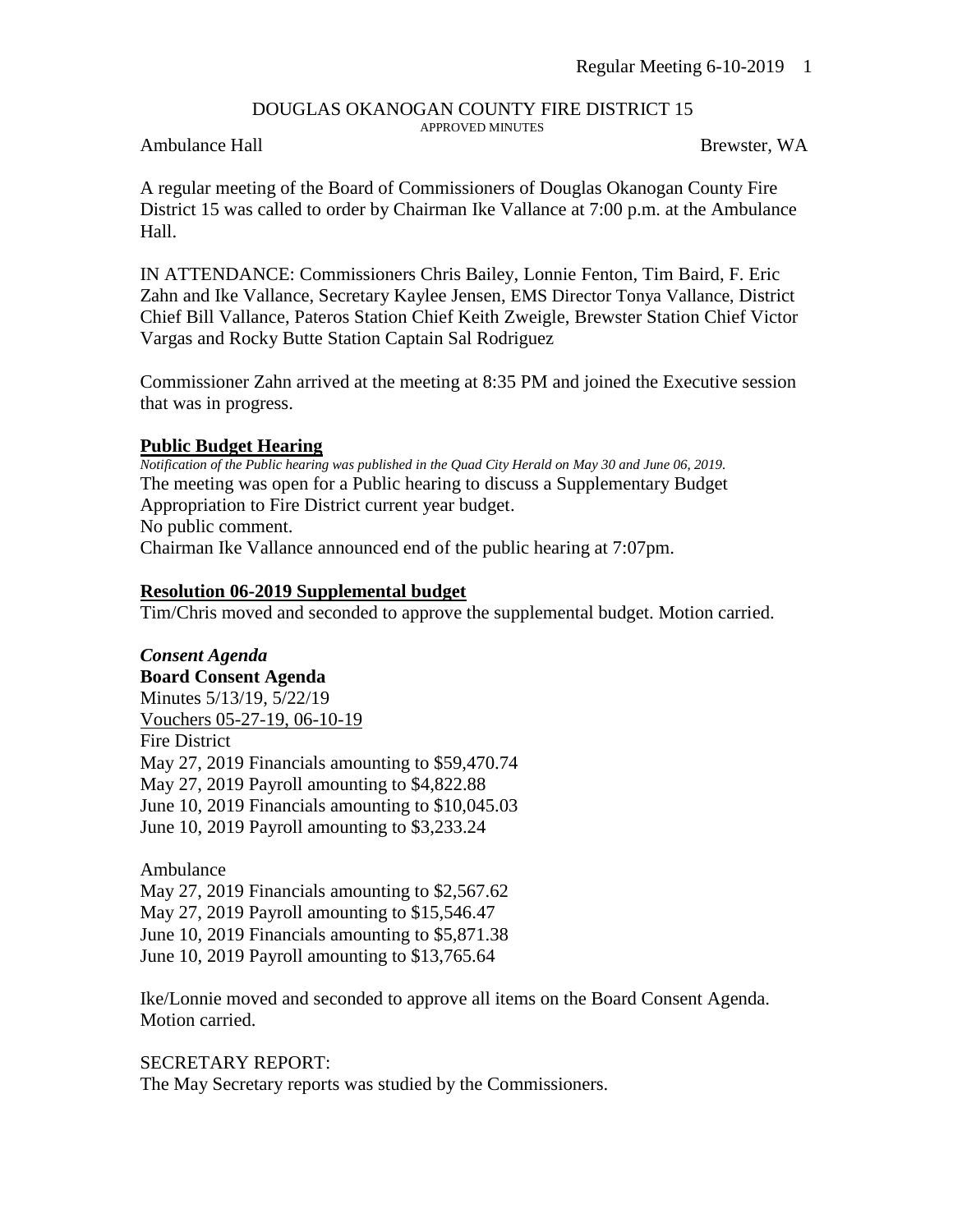DISTRICT FIRE CHIEF REPORT: Chief Vallance reported the Seasonal Coop truck Engine Lead position has been filled. Discussion held.

Future strategies for volunteer recruitment including adding firefighter on call positions was discussed.

A letter was presented for Commissioners to sign in support of Okanogan County Emergency Communications sales tax of .1% which was approved by the board in a regular meeting 3-11-2019.

Chief Vallance discussed building up the SCBA fill station to include a high pressure mobile air station.

A special request was presented in regards to a District Volunteer Firefighter is getting married and requested a District Fire truck escort him and his bride away from the Church. Commissioners approved the request.

SOP/SOG COMMITTEE REPORT: A revision to the SOP was added to ensure the driver will be required to complete the next District recruit class.

Tim/Lonnie moved and seconded to adopt the Driver Operator/SOP guidelines with the revision. Motion carried unanimously.

PATEROS REPORT: Chief Keith Zweigle reported firefighters responded to two MVA incidents and one wildland call. An activated fire alarm callout was cancelled while in route.

Firefighters completed training including a wildland refresher class, HAZMIT awareness, SCBA, Extrication and some tabletop exercises since the last report.

Memorial Day Veterans Flags were put up and taken down.

Firefighters completed cleanup detail at the boat launch.

METHOW REPORT: Chief Joe Kitzman was absent. A report was given to Chief Vallance to relay.

Firefighters responded to a non-injury MVA incident with vehicle off the road. A call was received for wildland fire which turned out to be a controlled burn. No Methow Firefighters were available at the time and District Chief Vallance responded to the scene.

T1531 tire replacement was completed.

A property line adjustment and a piece of land owned by the Pateros School District was discussed. Chief Vallance is going to talk to the school again about the property. Methow will host their annual 4<sup>th</sup> of July Celebration and Parade at noon Thursday, July 4, 2019 and all were invited to attend.

BREWSTER REPORT: Chief Victor Vargas reported firefighters responded to two MVA incidents, a power pole fire, a helicopter crash and two controlled burns on Bridgeport Bar. Douglas County Burn Ban is in effect as of June 1, 2019. Firefighters completed wildland pack test and will be doing SCBA quarterlies this Thursday.

ROCKY BUTTE REPORT: Captain Sal Rodriguez reported firefighters responded to two controlled burns. A property owner was burning weeds and ended up burning an area around the home about 30 feet in size before it was put out with a District truck. Firefighters completed wildland pack test and did maintenance with Brewster firefighters on trucks.